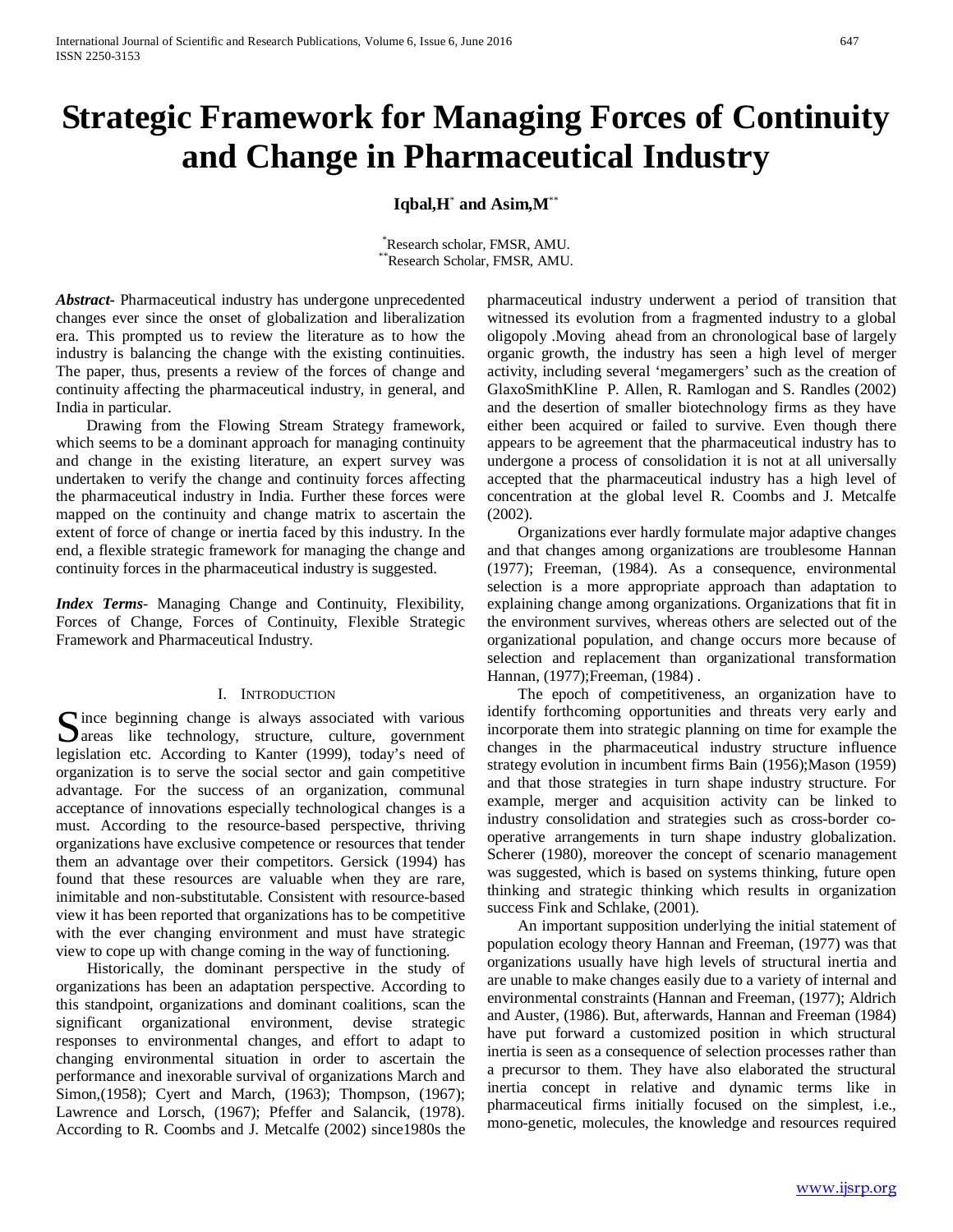for future discoveries needs to adapt to the increased complexity of what is next to be discovered Schwartzman(1976).

 Changes in individual countries as well as the particular market and investment opportunities pay for by liberalizing economies to foreign multinationals Gillespie and Alden, (1989), there is a growing interest in understanding the competitive strategies of firms from these economies as they respond to institutional transitions and begin to compete in global markets OECD, (2006); Business Week, (2006); BCG, (2006). As in the Indian pharmaceutical industry policy environment toward both technology and FDI underwent considerable changes during 1960-1990. Largely, policies were quiet liberal in the 1960s, but made very rigid in the 1970s, attempts at liberalization were made in the 1980s, and then real liberalization took place in the early 1990s.Afterwards, the policy environment was typified by discretionary control and a short of transparency. These environmental changes have had reflective effects on the investment and research activities of both MNCs and domestic pharmaceutical firms in India Kumar, (1994).

 Continuity and changes is characteristic feature of strategic thinking. Earlier, when the environment was quiet steady, various strategies were come into existence largely surrounding the issue of 'continuity'. Several significant strategies in this regard are 'continuity' and 'logic Incrementalism Sushil (2005), Quinn (1978, 1980).

 The concept of continuity and change had been recognized earlier Nasim and Sushil (2011), According to field theory Lewin (1947) the change and continuity are correlated concepts; group life is never without change, and merely differences in the amount and type of change exist. According to Mintzberg et al. (1998) , after discovering the wilderness of literature of strategic management admitted that inspite of all existing issues about change still not all organizations need to change every time. Mintzberg (1988) proposed that creation of strategy is both 'deliberate and emergent' and therefore requires being designed inspite just to plan further he stated that the problem of strategy creation is that to bring together the forces of continuity and change. On the other hand to spotlight efforts to gain operating efficiencies, yet to adjust and continue with a changing external environment Mintzberg, (1988)

## II. LITERATURE SURVEY

## **Managing Continuity and Change in Pharmaceutical Industry:**

 Since 1980s and 1990s large pharmaceutical corporations faced fundamental challenges of longer development times, a tremendous increase in R&D expenditures, a multiplication of technological approaches and the entry of new actors into the industry (Zeller.C,2002). Increase in global competition and the emergence of a North Atlantic oligopolistic rivalry set the large pharmaceutical companies under additional pressure to win 'innovation races'.

 Extreme competition and rivalrous environment among and even within the firms exist in many industries. There is always a severe competition among biotechnology and pharmaceutical firms for access to technologies and for patent rights Pisano, (1991); Valle and Gambardella, (1993) which forced the same companies to enter into collaborations in other fields. A most

important challenge for firms is to deal with ambiguity on the part of its survival Zeller.C, (2002). Firms attempt to address these problems. Because uncertainty varies over the stages of the product life cycle, the choice of an appropriate structure will depend on which stages producers and users are at Robertson and Langlois, (1995).The molecular biological revolution and the emergence of the biotech industry increase uncertainty for the pharmaceutical companies. They are forced to produce new technologies internally and/or can be outsourced by acquiring well tested technology from other organizations Sushil, (2005).Consequently they tend to combine their classical vertical integration with new forms of internalization of knowledge and technologies externally produced by the biotech newcomers Nightingale, (2000).

 Beneath the pressure of slowed innovation expressed in new active substances, longer development times and increasing R&D costs, as well as limited market growth, companies increased their research efforts and their marketing expenditures even more so Schweitzer, (1997); Drews,(1998); Phrma,( 2001) due to the heavy capital investment it demands economy of scale. Therefore, products have to be launched in many markets simultaneously. Basically, the globally active corporations try to introduce innovations as quickly as possible and as broadly as possible. The arrangement, contractual and informal conditions geographically in order to amortize their increasing R&D costs Bartlett and Ghoshal, (1990); Pearce and Singh, (1992); Gassmann, (1997); Gerybadze and Reger, (1999).

 These propensities favors mergers and acquisitions and boost the internationalization process Andreff, (1996), Chesnals, (1997); Drews, (1998); Zeller, (2001). During the course of this process, global oligopolies came out which could be identified 'as spaces of rivalry' between the rivals in the global triad Chesnals, (1995, 1997). The extent of concentration could be enormously high, particularly in individual therapeutic areas Taggart, (1993). With a global switching and global focusing of their international productive network, they now attempt to use the internal advantages of a tight integration of research, development and manufacturing while profiting from elements of the external environment Howells and Wood, (1993). Immense rationalization efforts have contributed to reducing development times and costs in recent times Dimasi, (1995); Drews, (1998); PhRma, (2001)

 The escalation of worldwide competition and the appearance of North Atlantic oligopolies in most therapeutic areas have forced pharmaceutical companies to increase innovative capabilities, to speed up processes and accelerate the circulation rate of capital, and therefore to increase profitability and to expand more than the major rivals Zeller.C,(2002).

 Including the necessary financial contribution, increasing learning capabilities is the major motivation for biotech companies to start collaborations Powell, (1996). Such competition includes various forms of collaborative strategies. In technologically intensive fields such as biotechnology, firms rely on collaborative relationships to improve their technological potential Powell (1998). However learning happens in a highly competitive or even rivalry-ridden environment. To put up entry barriers and to strive for technological advances in order to skim off technological rents is a major goal of corporate strategies. Pharmaceutical industries in the developed world are typically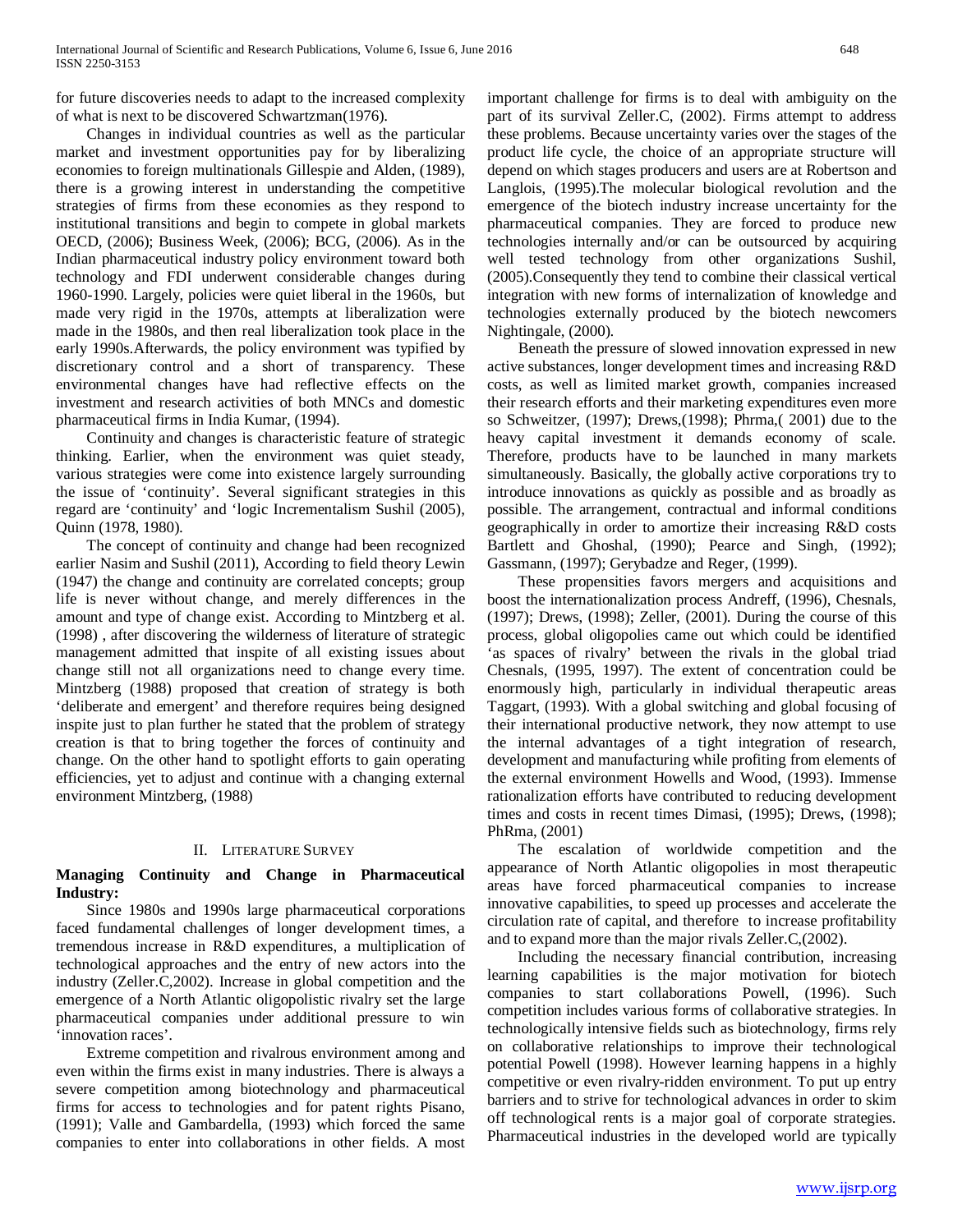associated with high entry barriers in the form of stringent patent laws. In contrast, patent laws for pharmaceutical products in many developing countries have historically been weak, often enabling local firms in these countries to market drugs that were still under patent protection Dutta (2009).

 The pharmaceutical industry is facing the challenge of surviving in the environment that has become more intricate and uncertain, and that is distinguished by hasty developments in science and technology, and organizational change. To account for technological change, various neo-technological models of international trade have been postulated Grossman and Helpman,(1991); Krugman, (1979); Noland (1997); Posner, (1961); Vernon,(1966) .According to Vernon's (1966) product cycle theory identifies four stages in the life cycle of a product including innovation and saturation in the domestic market followed by foreign investments.

 The world pharmaceutical market has undergone fast, unprecedented, tremendous and complex changes in the last several years. The pharmaceutical industry is today still one of the most inventive, innovative and the most lucrative of the world so-called 'high-tech' industries World Review (2007). Pharmaceutical companies invest on average around 16% of their sales into research and development and even more, around 25%or even more, into marketing and sales activities Kesic (2006).

 The role of change has all the time been a theme around which the existing strategic management literature revolves Ginsberg, (1988). How an organization change and adopts clearly guides the firm's survival, long-term success and the alignment of strategy with the environment Smith and Grimm, (1987); Cameron *et al.,* (1988); and Haveman, (1992).

 Angell (2004) suggests that while the pharmaceutical industry was a good business from 1960 to 1980, from 1980 to 2000 it was 'a stupendous one' as prescription drug sales tripled and 'profits skyrocketed'. With hindsight 2000 may however, mark another turning point in the industry's history, the year that things began to go wrong as the industry began to face a convergence of interrelated challenges, the most significant being the cost of R&D and the decline in R&D productivity, competition from generics, health care costs and product liability .R&D is the lifeblood of the pharmaceutical industry as evidenced by data from CMR International which shows that the industry spent US\$60 billion in 2006, up from US\$35–40 billion in the 1990s Anon (2007). For bringing a new molecule entity (NME) to market rather than a incremental modification of an existing drug, it has been suggested that 'the era of the billion dollar new drug has arrived Anon (2007).

 Although the decline in R&D productivity is a contentious one, recent reports by both the US Congressional Budget Office and the Government Accountability Office arrive at the same conclusion, namely that the productivity of research and development investments has declined since the mid-1990s (Congressional Budget Office 2006; US Government Accountability Office 2006). The estimated cost of developing a generic drug is around US\$1 million, a fraction of that of a branded drug; consequently they are sold at 20–80% below the price of equivalent branded drugs and regulatory agencies are increasingly encouraging their prescription Trombetta (2005); Jackson (2003); Balaban et al. (2003).

 Meantime manufacturers of generics are becoming more aggressive as evidenced by recent challenges of the patents on Prozac (Eli Lilly) and Lipitor (Pfizer) by Barrs and Ranbaxy respectively. Thus among the firm level empirical studies capturing strategic behavior, transformation and change in the context of emerging economies undergoing economic liberalization, institutional reforms and upheavals Appiah.Adu, (1999); Child and Lu, (1996); Lukas et al.,( 2001); Luo and Peng, (1999); Luo et al., (1998); Suhomlinova, (1999), there has been an overwhelming dominance of the observation that firms either adopt defensive strategic orientation, exit or fail. It is often argued that emerging economy firms suffer from many handicaps and therefore tend to choose the first two options. Decades of protection weakens their abilities to compete in a highly competitive market economy and face international competition both in the domestic as well as global markets

## III. OBJECTIVES

 The main objective of the study is to understand the strategic management of continuity and change forces in pharmaceutical industry in general, and India in particular.

 Understanding how the different companies are actually managing these existing forces of continuity and change to provide the competitive quality of drugs to the customers.

 Identify and study the factors affecting forces of continuity and change influencing the pharmaceutical industry in general, and India in particular.

## **Strategic Framework for Continuity and Change Forces in Pharmaceutical Industry:**

 Organization's capability of adaptation relies on its tendency to change, and adaptive capability is a dynamic capability Miles and Snow, (1978); Chakravarthy, (1982); Hooley *et al*., (1992); Sanchez, (1995); Camuffo and Volpato, (1996); Forrant and Flynn, (1999); Rindova and Kotha, (2001); Staber and Sydow, (2002); Alvarez and Merino, (2003); and Wang and Ahmed,( 2007). If the firm show evidence of higher capabilities of adaptation then it also has higher dynamic capabilities Teece *et al*., (1997).During 2001 India's pharmaceutical industry became the focus of public debate when Cipla, the country's second-largest pharmaceuticals company, offered an AIDS drug to African countries for the price of USD 300, while the same sample preparation cost USD 12,000 in the United States. This was achievable because the Indian company manufactured a generic pill which contains all three substances mandatory in the treatment of AIDS. This sort of production is a great deal for other countries as the patents are held by three different companies. Ultimately, the price slump was a result of India's lax patent legislation. In 2005, patent legislation was tightened, so India's pharmaceutical sector had to amend. Uwe Perlitz, Deutsche Bank Research (2008), Daneels, (2002, March (1991).

## **Continuity and Change Forces**

 Sushil (2005), Gupta (2010) identified the following factors for forces of continuity and change that need to be studied in better details to build up a flexible strategic framework .A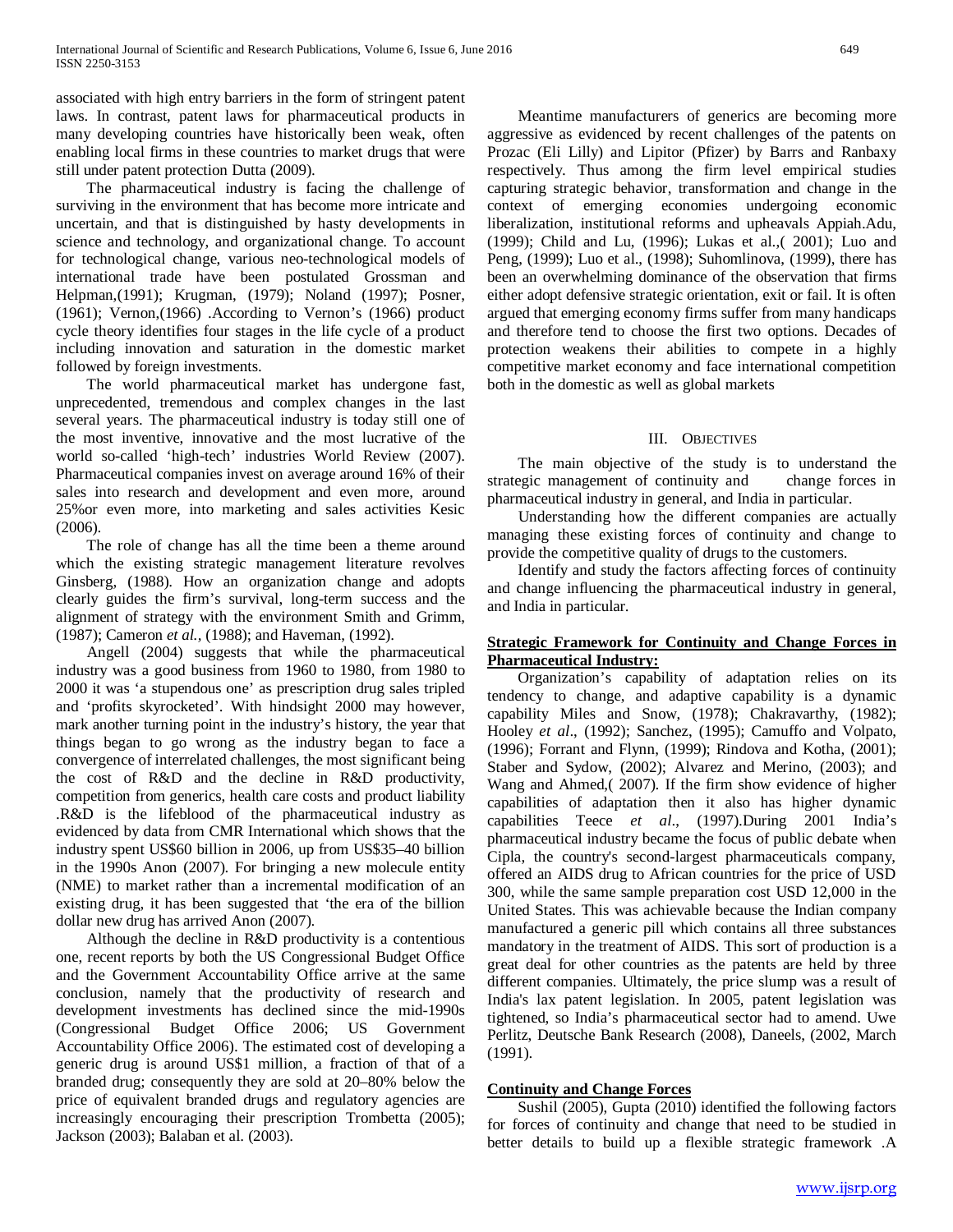continuity force is a set of forces keep on dragging the organization to be sticked to the current business and also in the manner they are running their business while change force are the pushing forces that guides the organization to make each and every effort for change.

# **Continuity Forces**

## **Customer Base**

 The crucial objective of an organization is to increase its market share in its operating arena. Higher the market share higher would be its customer base Sushil (2005).The main objective of an organization is to attain maximum heights in terms of growth. But higher the organization go up on the growth curve, higher would be its inertia for it to cling with the current products and services and its delivery mechanisms. The increasing size of customer base flywheel creates higher inertia to maintain continuity According to Handy (1994), it is a paradox that a starts sliding down due to changed business situation. As in the pharmaceutical sector it was mainly the big firms such as Hoechst, Zeneca and Glaxo that were in headlines, a total number of 334 mergers and acquisitions were completed in 2001 and this was only seven less than the number completed in 2000, IMS Health (2001) This consolidation trend was fuelled by a number of factors such as achieving economics of scale, getting access to and operating in important geographic and therapeutic markets, reducing surplus capacity and concentrating market share Javalgi & Wright (2003) In 2000 the top 20 companies, in terms of revenues, were responsible for 64.6 per cent of global sales.

## **Technology**

 Technology is a most important strategic driver influencing the victory of any organization Sushil (2005).Similarly in pharmaceuticals; technology is one of the most important factors determining international trade flows. The worth of goods and services that countries trade resides in their intellectual content, technology, R&D, and human creativity that is sought to be protected by intellectual property rights (IPRs). Beneath the new international order advocated by the World Trade Organization (WTO), IPRs are fast budding ''global currency for power" (Zimmerman & Dunlop, 1994). For the very first time in international law, TRIPs (the Agreement on Trade Related Aspects of Intellectual Property Rights) sets out the procedures that governments must give under their domestic law so that IPRs can be efficiently and successfully imposed.

 Today's demand is technological learning to compete with in the competitive arena defined through the strategies of technological acquisition: to develop and/or acquire technology externally (Caves & Uekusa, 1976). Given the reduced level of R&D and the weak innovation productivity of their companies, developing countries cannot use their own technological efforts alone to reduce the technological gap (Basant & Fikkert, 1996).2 The options for these companies are to acquire technology transfer (TT) non incorporated, including tacit knowledge transfer, such as technological licenses of patented products and/or industrial processes; purchase consulting services and training for the use of technologies, thus allowing the development of technical and technological skills; and subcontract R&D and services both for the improvement of products and industrial processes and for the adaptation of technologies (clinical trials).

### **Core Competencies**

 According to Richard Langlois and Nicolai Foss 'begun self-consciously referring to their work as lying within the confines of a 'capabilities,' 'dynamic capabilities,' or 'competence' approach (Langlois, 1992; Langlois and Robertson, 1995; Kogut and Zander, 1992; Foss, 1993; Dosi and Marengo, 1994; Teece and Pisano, 1994)' (1997: 13). A major connotation of the capabilities perspective as it relates to economic organization is that, in the terminology of G. B. Richardson (1972), the arrangement of complementarities and similarity among the various capabilities in the economy influence the prototype of organization (including the firm-market boundary) in ways not fully understandable in terms of the costs of transacting. Indeed, the ability to transact (and therefore the cost of transacting) is itself a capability (Winter 1988), which suggests a blurring of the boundary between production and exchange.

 Giovanni Dosi and Teece recently explain the competence perspective as follows (1998: 284; emphasis in original):

 "A firm's *distinctive competence* needs to be understood as a reflection of distinctive organizational capabilities to coordinate and to learn. By 'organizational capabilities' we mean the capabilities of an enterprise to organize, manage, coordinate, or govern sets of activities. The set of activities that a firm can organize and coordinate better than other firms is its distinctive competencies. Posed differently, a distinctive competence is a differentiated set of skills, complementary assets, and organization routines which together allow a firm to coordinate a particular set of activities in a way that provides the basis for competitive advantage in a particular market or markets."

 The influential article by C. K. Prahalad and Gary Hamel on 'The Core Competence of the Corporation' (1990) helped to move the idea of core competence onto the agenda by ascribing greater core competence to Japanese than American corporations during the decade of the 1980s—especially contrasting the American firm GTE and its Japanese counterpart NEC. Whereas GTE plodded along, NEC moved ahead vigorously.

 David Teece, Gary Pisano, and Amy Shuen 'define those competences that define a firm's fundamental business as core. Core competences must accordingly be derived by looking across the range of a firm's (and its competitors) products and services' (1997: 516). Prahalad, Hamel and Teece et al. concepts of core competence are expansive and elastic. The ideas that firms possess both strengths (competences) and weaknesses (disabilities) and that they are engaged in intertemporal competence

 According to Teece *et al*.(1997) 'Eastman Kodak's core competence might be considered imaging, IBM's might be considered integrated data processing and service, and Motorola's untethered communication': 516, n. 4).

 Selznick (1957) and Penrose (1959), and have suggested that inimitable firm heterogeneity, or the possession of unique 'competencies' or 'capabilities', may be an important source of enduring strategic advantage (Lippman and Rumelt, 1982; Wernerfelt, 1984; Barney, 1986; Rumelt, 1991, Peteraf, 1993; Amit and Schoemaker, 1993; Dosi and Teece, 1993).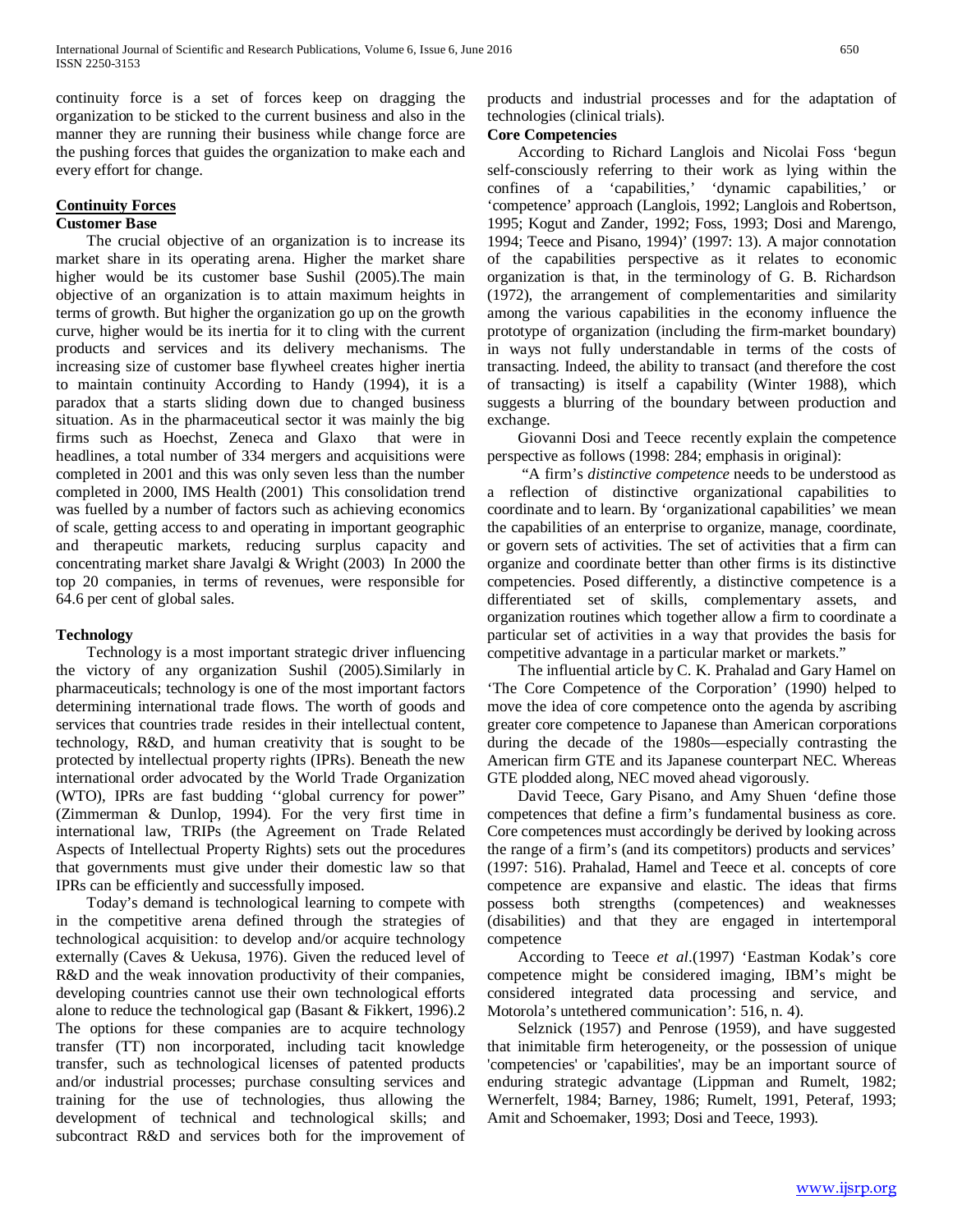## **Supply Chain Network**

 Coordination is defined as managing dependencies or joint efforts of members towards common goals (Malone and Crowston, 1994). Supply chain management is the management of flow of inventory, information, and money between the different members of supply chain (Mentzer et al., 2001).

 In recent years, however, global pharmaceutical supply chains are facing growing and challenging risks Enyinda.C.I, Mbah.C.H.N and Ogbuehi. A, (2010). The pharmaceutical supply chain represents the conduit through which essential pharmaceuticals are delivered to the ultimate end-users at the right quality at the right place at the right time Enyinda & Tolliver, (2009). Supply chain coordination is an effective approach to streamline operations/processes between the dependent supply chain members Chopra and Meindl, (2003).

 Pharmaceutical companies are undergoing major changes to cope with the new challenges of the modern economy. The globalization of the business, the diversity and complexity of new drugs, the increasing tightness of capital, and the diminishing protection provided by patents are some of the factors driving these changes. All stages of the business value chain are affected: from the development of new drugs to the management of the manufacturing and marketing networks L.G Papageorgiou, G.E Rotstein and N.Shah (2001)

 The rise in the pharmaceutical supply-chain risks and the accompanying pressure from regulatory bodies, changing legislation, customers, and cutthroat competition are forcing many forward-looking pharmaceutical organizations to implement supply-chain risk management. Some of the merits associated with supply-chain risk management are gaining sustainable competitive advantage Enyinda, Ogbuehi, & Briggs, (2008), fewer surprises, better decision making, achieving an improved balance between opportunity and threat, enhanced competitive position, and managing suppliers more effectively O'Brien & Joyce, (2007).Therefore, to ensure pharmaceutical supply-chain resiliency and continuity, it is imperative to effectively assess risks and develop a comprehensive mitigation approach Srividhya & Jayaranman, (2007).

 The development has shown the use of innovative efforts to reduce cost, manage shorter product life cycles, resource globalisation, cope with increased demand for customisation, and intensive quality initiatives Taylor,( 2004).

 Indeed, in recent years, the relevance of uncertainty and risk in the supply chain has received an avalanche of attention from academics, practitioners Barry, Cavinato, Christopher & Lee,( 2004); Harland, Brenchley, & Walker, (2003); Hendricks & Singhal, Kleindorfer & Saad, (2005); Spekman & Davis, (2004); Towill, (2005); Zsidisin, Ellram, Carter, & Cavinato, (2004)

 Supply chain management incorporates logistics as a key supply chain focused function and effective supply chain management and purchasing practices are associated with competitive capabilities of the firm and it has more significant effect on firm performance Carter and Narasimhan, (1996).

## **Performance**

 Each organization intends to boost up its business performance in terms of profitability, growth, customer satisfaction and other business objectives Sushil (2005). With a view of organizing, performance of an organization can be treated as tools to achieve certain goals, as suggested by Perrow (1986). As tools, it should be kept and maintained because it is for certain motive and should be replaced and dropped as and when required Weick, (1996).

 The international pharmaceutical industry is ruled over by firms in the United States, UK and Switzerland – rather than those from Japan. Japan's largest and most profitable pharmaceutical firm, Takeda, ranked only sixteenth in global pharmaceutical sales in 2005. The sales of Japan's top three pharmaceutical firms are a fifth of the size of leading global firms Barral (1996), PJB Publications (2006), and JPMA (2007).

 Mostly developed economies used to spend a considerable amount on health care and on medicines. In 2005, for example, OECD countries spent an average 8.9 per cent of GDP on health care, of which 13.8 per cent was spent on prescription drugs. In Japan, health-care spending accounted for 8.2 per cent of GDP, of which 17 per cent was spent on prescription drugs OECD (2008b) between 2000 and 2005, the global pharmaceutical market grew more than 1.6 fold IMS( 2010).

 Lutz and Talavera (2004) support the argument and proved that the firm exports are regarded as the sign of comparative advantage. Rob and Vettas (2003) found that given the demand uncertainty and irreversibility, firms both exports their products and undertake FDI. Interestingly, Aulakh et al. (2000) observed that multinational corporations build plants in those countries where they can produce goods and services for exports at lower costs. This intern helps in improving the exports through preferential access to markets in the multinational enterprise home country. In case of multinational enterprises from developing economies, Mathews (2006) found that unlike first wave of multinational enterprises, the second wave of multinational enterprises are to be required in pull factors that draw firms into global connections, rather than push factors which drove them as stand-alone

players in the first wave.

 It was viewed that multinational enterprises are likely to be more outward oriented. They are provided with more competitive technology, efficient management techniques and marketing skills in a globalised world Aggarwal, (2002). Firm-level studies in Malaysia and Thailand found that foreign ownership participation had transformed the local environment in facilitating the manufacturing exports in technological industries Rasiah, (2003). On the contrary, Abdel-Malek (1974) found that there was no significant difference in export performance between foreign and Canadian owned firms. In the case of Vietnam, Mai (2001) found that FDI facilitated in making use of the countries comparative advantage in terms of cheap labour and rich natural resources in producing export products.

# **Change Forces:**

## **Globalization**

 As the concept of globalization has started to grow over the past few decades, multinational pharmaceutical companies have initiated to attempt to boost their sales in some of the safe and sound global market. The pharmaceutical industry is undergoing growth phase, forced by burst of new diseases, rising population and an increasing desire to improve the health standards of the people all over the world. The end of the 1980s India has been exporting more pharmaceuticals than it imports. Over the last ten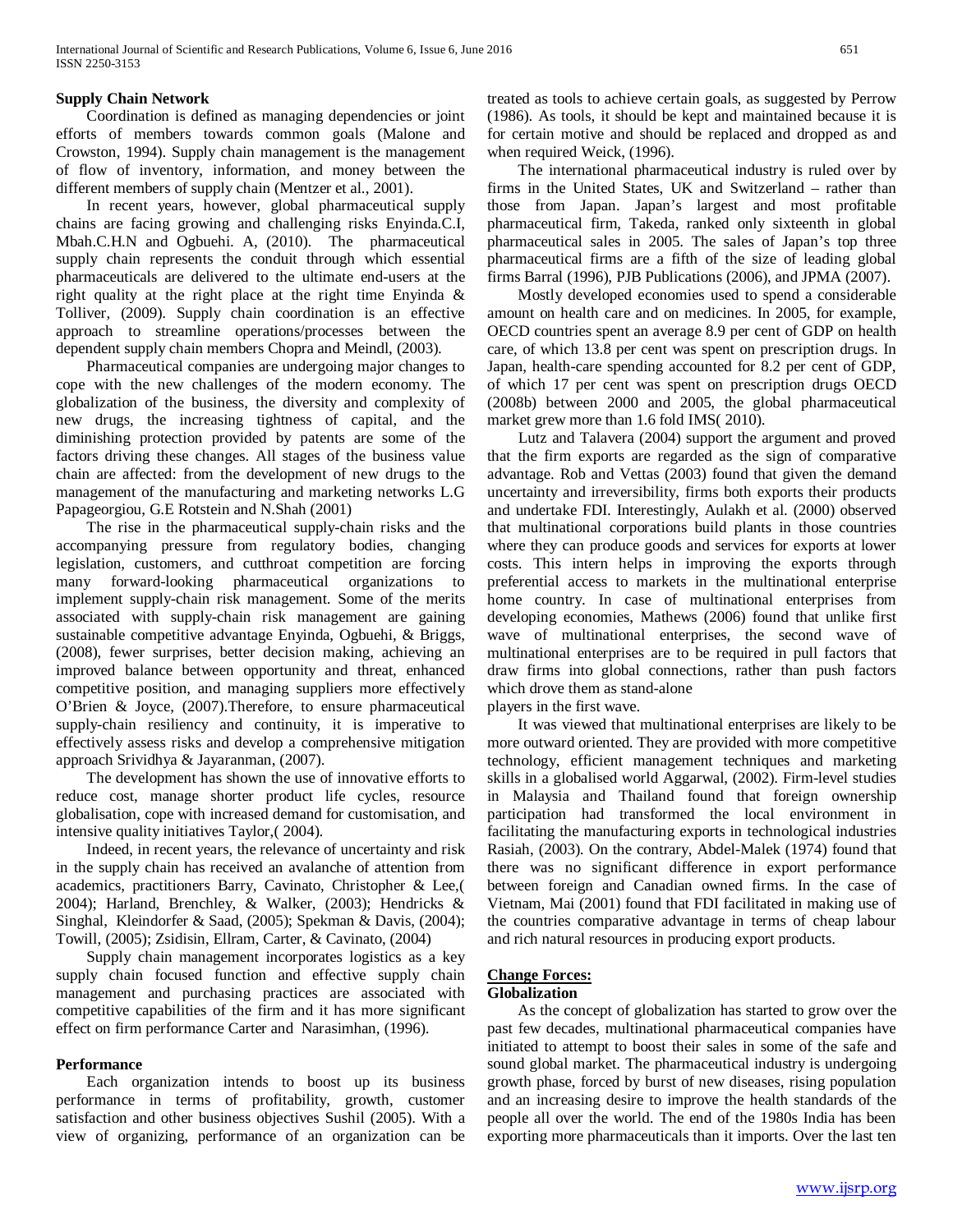years the export surplus has widened from EUR 370 m to EUR 2 bn. At 32% in 2006, the export ratio was about twice as high as in 1996 and will likely rise further in the coming years (Germany: 55% at present) Deutsche Bank Report (April 2008)

 It is evident that there is a disproportionate amount of pharmaceutical sales in some parts of the world when compared with other parts, like the population of India and China combined is almost 39% of the world population Pimentel and Wilson, (2004) but the pharmaceutical sales in these countries are a portion of the 8% sales coming from Asia (excluding Japan), Africa, and Australia Anonymous, (2004).

 Bhalla and Ramu (2000) firm's political leverage depends upon the ability of the firm to offer host government a continuous viewpoint of future, employment, exports, new investment and new technology or other valued contributions favorable of a type not duplicated by domestic firms.Haley and Chin-Tiong (1999) stated that the strategic planning in South and Southeast Asia has developed into a process, which is temporary and highly reactive, highly customized and distinctive to the leader, and which uses relatively limited environmental scanning. With the passage of time the competitiveness has been added on as an important driver of globalization within the industries Yip, (1989). In the latest years, troubles of hit of low cost generics and reduction in health care budgets have created challenges for pharmaceutical companies that they are putting their efforts to get some control on by strengthening their position so that they remain stay competitive.

 Mergers and acquisitions, Strategic alliances recreating their strategies and trying to adopting innovative measures to maintain their bottom lines have been some of the strategies that have been adopted by some pharmaceutical companies in the global market arena. In the battle for emerging markets as argued by Dawar and Frost (1999) big multinationals alone do not hold all the advantages and state that two parameters that strength of globalization pressures in an industry and the company's transferable assets guide strategies of domestic companies.

 With the increase in the drug discovery cost, the industry has exploring opportunities to get optimal value from R&D budget. China and India both have large talent pool and are offering width of preclinical and clinical services at considerable savings of 30–80% against the cost in the USA. Many large pharmaceutical companies and global contract research organizations (CROs) have set up or are trying to create research centers in China, India and Singapore, Ish Khanna (2012).

## **New Opportunities**

 An innovative organization can be looked and perceived in terms of its products life cycle which are its life blood Laínez, Schaefer, Reklaitis (2012). Exterior stresses and basics of uncertainty range from those in product demand, input pricing, actions of competitors, actions of governmental bodies, bargaining power of suppliers and buyers, threat of new entrants in the field and global economic dynamics (Porter, 1980).

 The pharmaceutical industry is an exceptional illustration of the competitive forces that Porter laid out and its unique characteristics. Internal uncertainties can include the risk of failure of R&D activities, among them unanticipated technical challenges. The increased availability of enterprise information and rapid escalation in computing power have made it possible to deploy decision support tools, including simulations and optimization frameworks which can facilitate informed decisions that take into account the interdependencies among the functional units and the necessary integration of decision levels. Varma, Reklaitis, Blau, & Pekny, (2007) Grossmann, (2005).

 Investments in drug discovery or new product development are the focus of attention in the pharmaceutical industry and the investor area; there are considerable opportunities for generating economic value that are found in improvements on the operational supply chain side. Enhancements in SCM could provide a gain of \$65 billion to the pharmaceutical industry if the productivity of the lowest performers could be brought to the level of supply chain productivity of the top drug-makers, Hunt, Manson, and Morgan (2011). According to Sundaramoorthy and Karimi (2008) who proposed a multi period, continuous-time, MILP model that addresses the introduction of new products into existing manufacturing facilities. This addressed pharmaceutical plants which employ multiple parallel production lines, operated in campaign mode and producing products with multiple intermediates and could avail the opportunities of demanding environment.

 The rate of success is low with less than 1 in 1000 discovered compounds undergo successful clinical stage and only one of five that experience clinical trials achieving commercialization Tollman, Morieux, Murphy, & Schulze, (2011). The high failure rate imposes considerable challenges in planning under uncertainty so that resources are effectively assigned and then redeployed as failures occur. So it reveals that with every failure an opportunity is associated.

 Pharmaceutical business is intrinsically worldwide with some 80% of sales in North America, Europe and Japan but rapid growth on the rest of the world IMS Institute, (2011). A number of companies in China and India are also investing in R&D, despite the fact that they are still on the high risk line. With signing of patent treaty, these markets are rising with new partnering and business deals in R&D, manufacturing, clinical trials and marketing Ish Khanna (2012)

## **Competition**

 Selznick (1957) and Penrose (1959) have suggested that unique firm heterogeneity or the ownership of unique 'competencies' or 'capabilities', may be an important source of enduring strategic advantage Lippman and Rumelt, (1982); Wernerfelt, (1984); Barney, (1986); Rumelt, (1991), Amit and Schoemaker, (1993); Dosi and Teece, (1993); Peteraf, (1993); This point of view guarantees to be a significant complement to the strategic management field's more recent focus on industry structure as a determinant of competitive advantage Porter (1980).

 Studies of the evolution of capability at individual firms have greatly enriched our understanding of the nature of particular competencies Iansiti, (1993); Leonard-Barton, (1992), Burgelman, (1994) but by and large these insights have not been incorporated into studies of aggregate firm behavior or systematic studies of competition. The idiosyncratic research capabilities are likely to be a particularly important source of strategically significant 'competence' in science- and technologydriven industries Dierickx and Cool, (1989).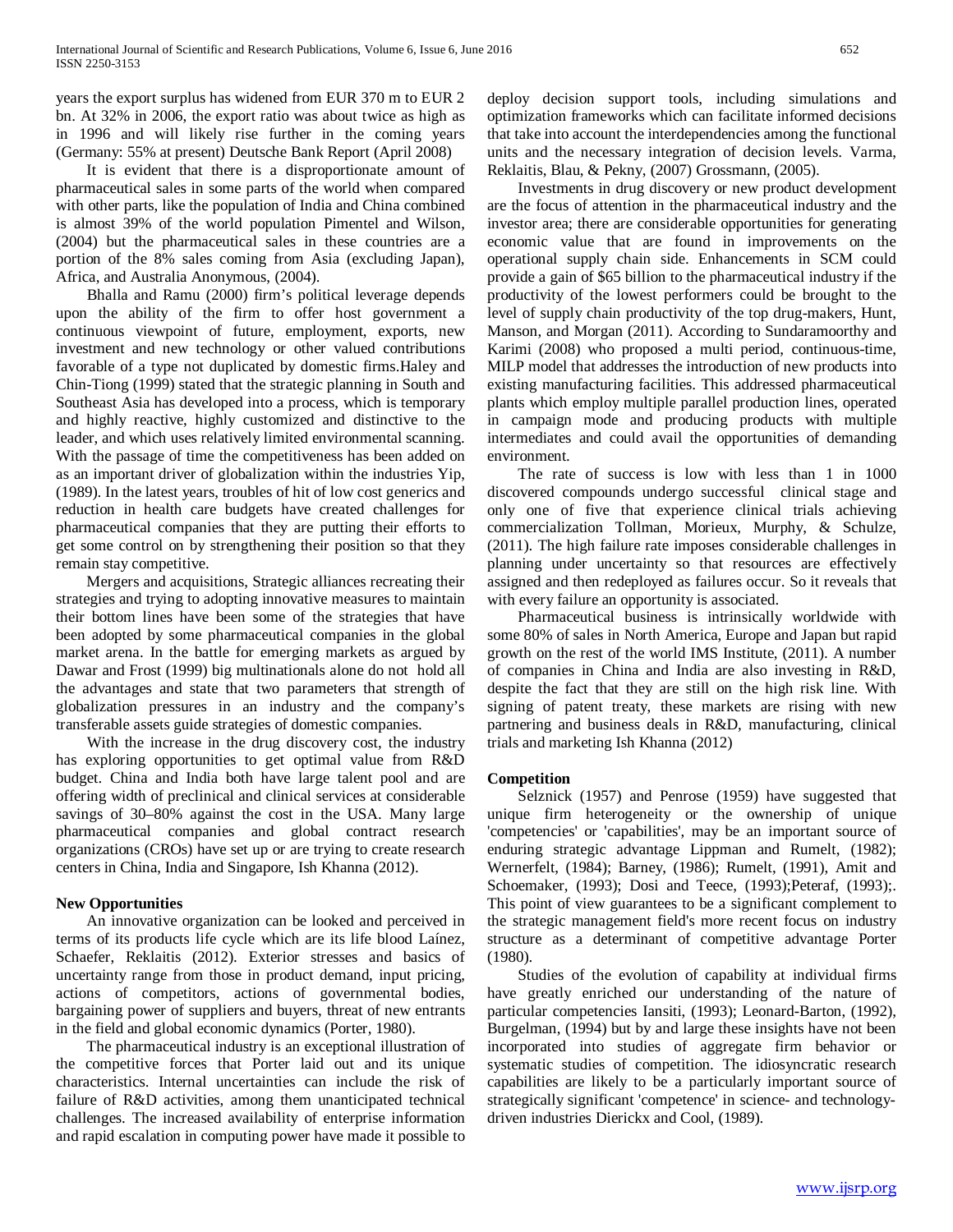According to Barney, (1986); Wernerfelt, (1984); Peteraf, (1993) it is impossible to buy or sell in the available factor markets at less than its true marginal value; and it must be complicated or costly to reproduce. Whereas a wide variety of feasible basis of heterogeneity fit these criteria, numerous authors have recommended that exclusive capabilities in research and development are particularly reasonable sources of competitively important competence Dierickx and Cool, (1989); Nelson, (1991). It is confirmed that there are considerable and constant differences among firms in their ability to perform research and to discover or develop new products Henderson (1993); Clark and Fujimoto (1991); Leonard-Barton (1992); Tabrizi and Eisenhardt, (1994).According to Leonard-Barton (1992) the implicit knowledge developed by skilled engineers with a certain production process over a period of time may become a source of advantage for the firm. Within the context of pharmaceutical research, there are two dimensions along which firms might develop strategically important local competencies.

 In the first position, firms may obtain unique disciplinary expertise for example one of the roots of Merck's recent success may be a legacy of excellent medicinal chemistry that dates back to Max Tishler's leadership at the firm Allen, Lee and Tushman (1980). And the second aspect along which firms may be able to develop strategically important component competence is in particular disease areas For example Eli Lilly has been a leader in the field of diabetic therapy over a hundred years, and Hoffman-La Roche developed expertise in anti anxiety drugs following its discovery of the tranquilizer Valium Cockburn and Henderson, (1994)

## IV. RESEARCH AND DEVELOPMENT

 Every organization aims to enhance its business this could be possible only through discovering new products according to the requirement of market. Similarly in the most pharmaceutical companies in India expend around one-tenth of their revenues on R&D Perlitz, (2008), and there research costs are 60% the costs in Western countries Price Waterhouse Coopers, (2007).A number of the companies like Ranbaxy have been granted special marketing rights for the generic versions of successful drugs as like Pfizer's Lipitor and Merck's Zocor, which has annual sales of worth \$12.7 billion and \$4.6 billion in 2007[\(http://iqmercury.com/pharma-trend\)](http://iqmercury.com/pharma-trend). Since the price of generic drugs falls with the entry of new entrants, only costeffective firms can break into the export markets. According to the Pharmaceutical Export Promotion Council, pharmaceutical exports grew by 16% to reach \$6.68 billion in 2007–2008. Indian generic drugs have been able to pierce the highly synchronized markets of North America, Western Europe, Japan, and Australia [\(http://www.healthdatamanagement.com\)](http://www.healthdatamanagement.com/). Technological innovation has become progressively more significant for firms as they made great effort to achieve and sustain competitive advantage. Movements such as globalization, fast product-cycle times, greater competition, product commoditization, and technology union have only added to this importance.

 Introduction of fewer drugs and enhanced R&D expenditures, increased popularity of generic substitutes, increased foreign competition, an increased number of significant drugs coming off patent protection, and increased health care reform have concurrently squeeze profit margins and limited the selection of drugs made available to consumers through health plans, Ravenscraft and Long (1999), Taggart (1993). All these elements have put a premium on managing R&D processes in an effective and efficient manner.

 Recent research has suggested that because of different levels of uncertainty and complexity, a contingency approach should be taken to organizing for innovation Duncan (1976) Keller (1994), Dewar and Dutton (1986), McDonough and Leifer (1983).The management of formal R&D efforts or the R&D function have received less attention. Second, this study is one of only a handful that have examined the effects of structural control on both incre-mental and radical innovations Dewar and Dutton (1986), Ettlie et al. (1984), Kaluzny et al. (1974), Nord and Tucker (1987).

 Incremental innovations represent changes to existing technology concerning small advances based on a recognized base of knowledge Roussel et al. (1991). The pharmaceutical sector's core product centers on a molecule Henderson (1994).Therefore the radicalness of drug innovation is t a function of the innovative technological and scientific knowledge embedded in the drug Abernathy and Clark (1985).Thus Radical innovations represent major changes in technology involving the discovery of new knowledge, substantial technical risk, time, and cost Roussel et al.( 1991).

 The new drugs come into existence would be considered as radical innovations. Drug development involve combinations of existing drugs, new indications, new dosage forms and formula changes, which would be considered as incremental innovations Freeman (1982), Abernathy and Clark (1985), Roussel et al. (1991), Banbury and Mitchell (1995),

## **Customer Needs**

 One more chief change force is customers themselves. The customers are becoming extra aware, wide awake about and demanding Sushil (2005). In a more competitive surrounding, customer orientation is becoming the success's mantra. The requirements and preferences of customers are changing which are stimulated by the variety of competitive alternatives available in the market arena. These are also administered by new product characteristics and options available with technological innovation in the industry. The pharmaceutical industry has particular unique characteristics that dictate the development of new products. It is highly regulated by governments, spends much more than the average of all industries on research and development and new product development is largely determined by the discovery of new clinical entities. The focus of product assessment has also undergone a significant shift towards consumer acceptance. On the one hand, this is the result of better-informed consumers who accept responsibility for decisions concerning their health and medical care. On the other hand, pharmaceutical companies now understand the genetic composition of patients and this enables these companies to segment patients on the basis of pharmacogenomic descriptions. Terblanche(2008).

#### **New Technology and Innovations**

 The expansion and progress of a firm depends on the ability of firm to introduce new products over the time Dougherty and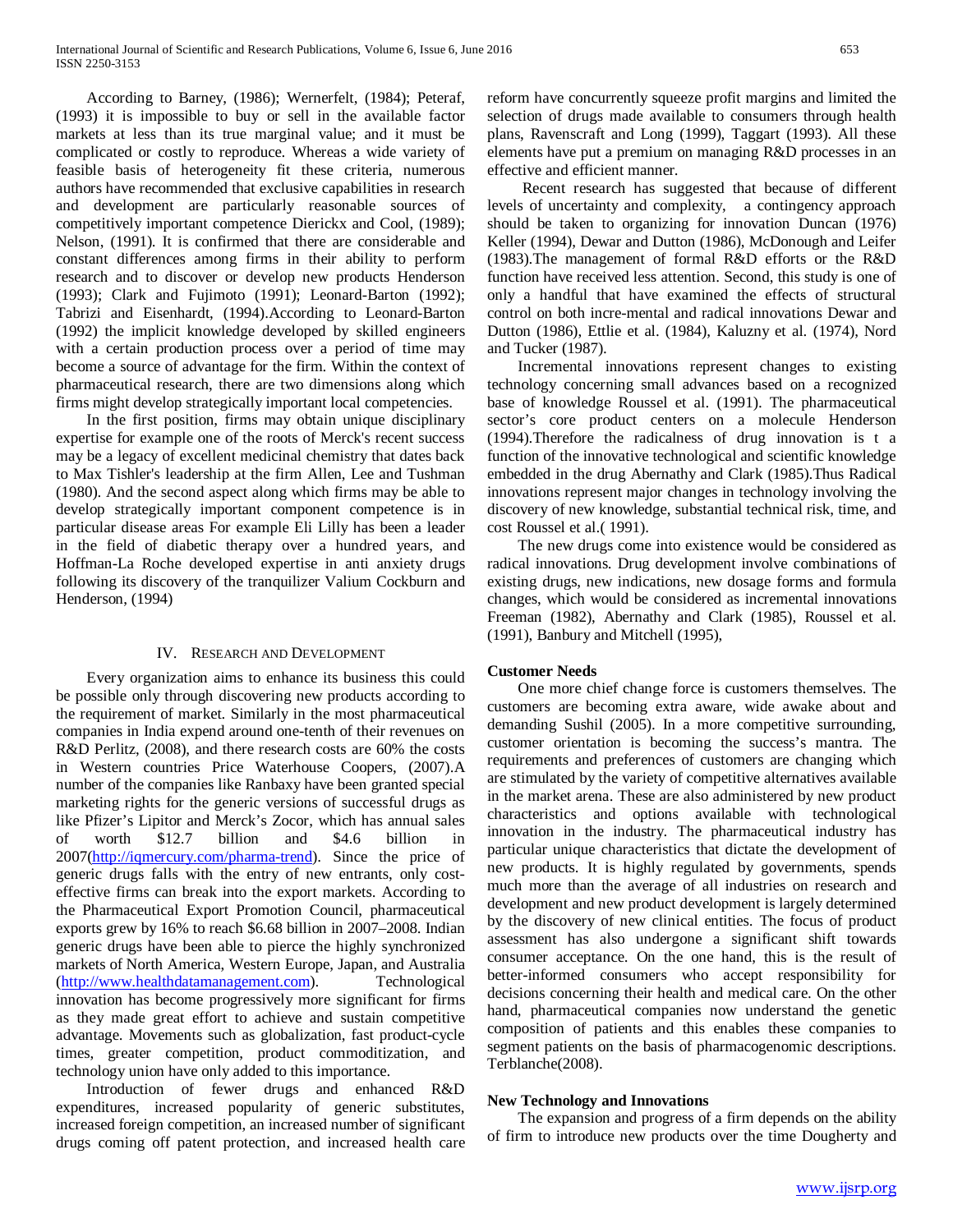Hardy, (1996); Penrose, (1995).According to Schumpeter (1934) this twin significance of invention and innovation, a firm may have great technological and inventive potential but sometimes relatively futile in the commercialization of its products' (Fleming, 2002: 1064).

 Constant with respect to recent strategy research, it was found that firms could be consider as a collection of strategic assets that combine to produce and deliver an nascent set of products (Barney, (1991); Levinthal, (1995); Montgomery, (1995). These include the technological knowledge that derives from a firm's research and development activities Teece, (1982), and the ability to combine knowledge elements into precious new combinations Kogut and Zander, (1992). The complementarity between the technological and product-market knowledge may also smoothen the progress of the more valuable technological combinations. In other words, a firm's combinative capability is increased if it has technological and product-market experiences both. It is apparent that pharmaceutical firms depend on the success of their new product introductions as they seek to manage competition and improve financial performance Schwartzman, (1976). Indeed, pharmaceutical firms regularly introduce new products in their efforts to sustain superior financial performance over time Roberts, (1999). Given this importance, a number of researchers examine drug companies from the product-market side, looking at the factors that influence new product performance. Gatignon, Weitz, and Bansal (1990), examine the initial market performance of a small amount of new pharmaceutical products introduced between 1978 and 1982 and come across that the performance of new pharmaceutical products improves with 'the familiarity of the firm with similar markets and technologies.'

 The knowledge and assets that develop in tandem with a firm's technological and product-market experience are significant determinants of its competitive successes and failures Winter, (1987). A firm's accumulated experience and different other sort of experience lead to the development of different types of technologically innovated assets Barnett *et al*., (1994); Baum and Ingram, (1998); Ingram and Baum, (1997).

## **Mergers and Acquisitions**

 As the markets are growing, the industries are getting consolidated and hence mergers and acquisitions are becomes a main drive of change. Secondly introduction of the deregulatory policy measures and competition policies in particular since 1991 have a considerable rise in the number of mergers and acquisitions in Indian corporate sector Roy, (1999); Venkiteswaran, (1997); Chandrasekhar, (1999); Khanna, (1997); Basant, (2000); Das, (2000); Kumar, (2000); Agarwal, (2002); Dasgupta, (2004); Beena, (2000, 2004 & 2008), Mantravadi and Reddy, (2008) Mishra, (2005); Agarwal and Bhattacharya, (2006);. While most of these agreements are horizontal in nature Khanna, (1997); Beena (2000 & 2008); Mishra, (2005), the number vary across the industries Das, (2000); Basant, (2000); Dasgupta,( 2004); Mishra, (2005) Agarwal, (2002);. The broad industry groups that experienced a large number of MA include financial and other services, chemicals including drugs and pharmaceuticals, electrical machinery, electronics and beverages including spirits and vinegars, Das,(2000); Basant, (2000); Agarwal,(2002), Mishra,( 2005).

 The most significant merger and acquisitions to illustrate the current situation for a better understanding of mergers Kesic (2003):

- $\div$  In the group of inventive companies the several acquistions of the Pfizer (Warner Lambert, Pharmacia), the merger of GlaxoWellcome and SmithKlineBeecham to create GlaxoSmithKline, the merger of Astra and Zeneca to create AstraZeneca, the merger of Ciba Geigy and Sandoz to form Novartis.
- $\cdot \cdot$  In the group of generic companies the leading Israeli company Teva has performed over 15 big acquisitions in the last decade, having acquired the U.S.A generic company Ivax as the last one; as well Swiss Sandoz, which is a generic group, owned by Novartis, has acquired likewise several generic companies worldwide, including Lek in Slovenia, Hexal from Germany and Eon Labs. from the U.S.A ; in the year 2006 the Barr Pharmaceuticals acquired the Croatian pharma company Pliva and recently the U.S.A major generic player Mylan acquired the German generic entity Merck Generics.

 There are two big theories explaining why firms acquire other firms or merge with other firm. The theory of monopoly postulates that the firms use the merger and acquisition to increase their market power Steiner, (1975), Chatterjee, (1986), while, according to the efficiency theory, mergers and acquisitions are the planning which is executed to reduce costs by achieving scale of economies Porter, (1985); Shelton, (1988). Several studies Healy et al. (1992); Waldfogel and Smart, (1994);Grabowski et al., (1995); Switzer, (1996); Vander, (1996) support the suggestion that mergers and acquisitions may direct the better financial performance of the organizations. On the contrary to this, there are also several studies Mueller, (1985) Dickerson et al., (1997); Ravenscraft (1987) Scherer, (1987);; Ghosh, 2001) that accounts that the result of mergers and acquisitions are not always lead to raise its financial performance.

## **Government Policies**

 The economic liberalization (1991) and the intellectual property reforms (1995) can be considered as the exogenous shock that bring institutional reforms which changed the rules of game Peng, (2003) in the Indian pharmaceutical companies. The pharmaceutical industry in India has been a story of success for the development of an indigenous and self-reliant industry. Since independence, India inherited the Patents and Designs Act 1911, which provided product patents for all inventions including foreign inventions. Although, to decrease its reliance on imports for bulk drugs and formulations and promote the indigenous pharmaceutical industry, the government of India has introduced the Patents Act 1970, which abolished product patents for pharmaceuticals.

 Review of Economic Studies, (58, 277–297) in the areas of food, pharmaceuticals, and agricultural chemicals. The lack of protection for product patents in pharmaceuticals resulted in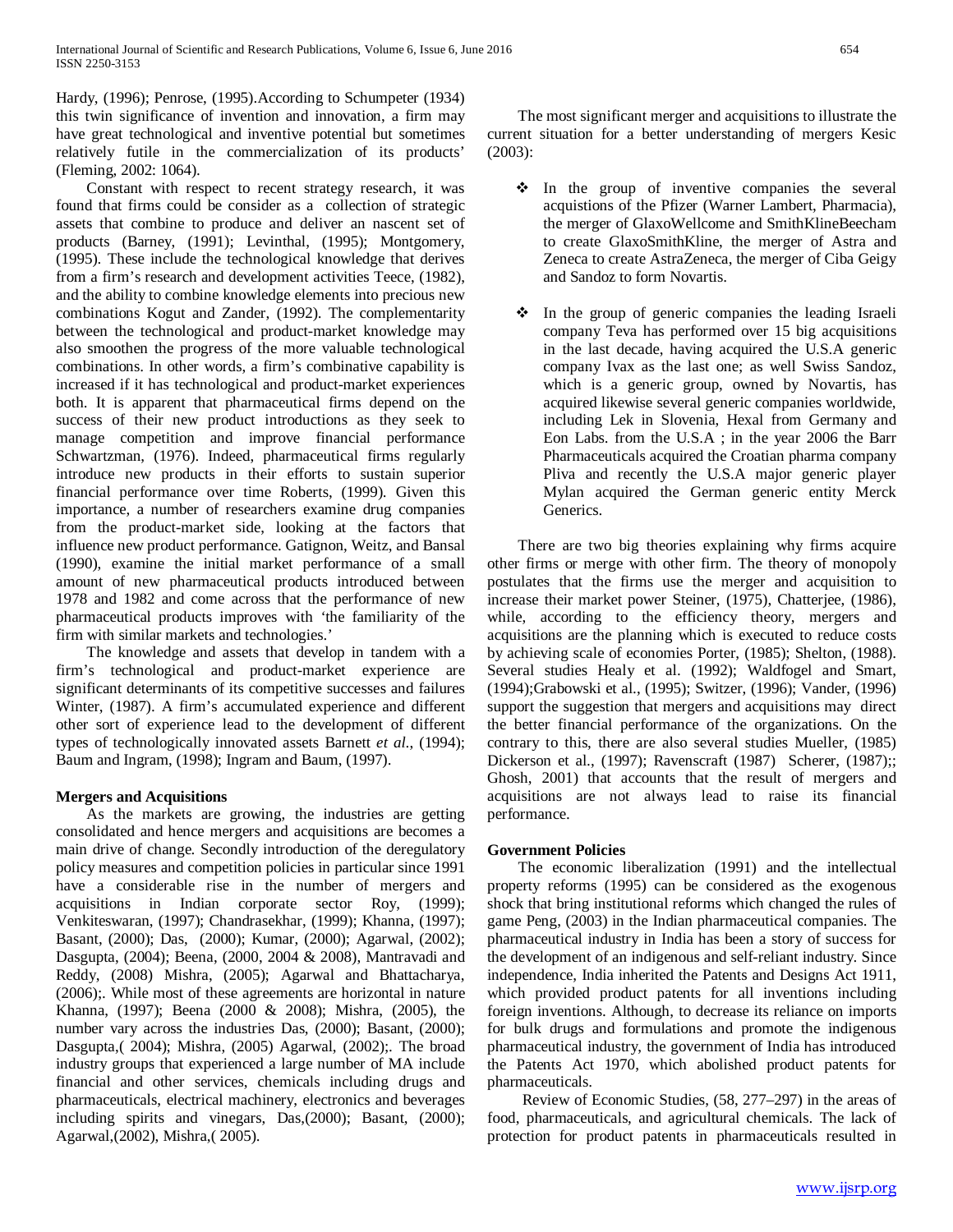''reverse-engineering" Arellano, Bover (1995). The liberalization era that began in 1991 brought with it policy changes for the pharmaceutical industry with lower price and production controls. Moreover, India being a signatory to TRIPs was required to amend its Patent Act 1970 to meet the minimum standards regarding patents for pharmaceuticals. The effective IPR protection is seen by the pharmaceutical industry as critical to recoup large R&D expenditures Kale, Wield (2008). Patents have the ability to provide strong appropriation and profit maximization by conferring limited monopoly rights on inventors. So the strength of the patent regime plays an important role in pharmaceutical firms' strategic decision making. Of the five most significant UK drug companies undertaking R&D in the late 1930s, May & Baker (then a subsidiary of the French company, Rhne-Poulenc, a fact it did not advertise) took out the largest number of patents over the six-year period 1936–41. These numbered 40, more than half of the total number of patents (78) for all five companies in the period; Glaxo ranked second with 13 patents, Boots third with 12, followed by British Drug Houses (BDH) with seven and last came Burroughs Wellcome with six Slinn (2008). The Patents (Amendment) Bill 1999, which was enacted in 2002, lengthened the patent term to 20 years. It also allowed pre-market testing of generics during the patent term so that they could be marketed immediately upon expiration of the patent. This pro-patent shift culminated in India's accession to the Paris Convention and the Patent Cooperation Treaty.

 Finally, product patents were introduced for pharmaceuticals and agricultural chemicals with the enactment of the Patents (Amendment) Act, 2005. Thus, the option of imitating patented drugs is no longer available to Indian pharmaceutical firms, and they have to invest in basic research in order to compete in international markets Chadha, (2009). Unlike the global pharmaceutical industry, the Indian industry has been largely fragmented, but is now witnessing some restructuring with a trend toward consolidation. There has been a significant rise in inflows of foreign direct investment (FDI) with the pharmaceutical industry being recognized as a sunrise industry by the government of India.Thus, Indian firms were free to use a different process of production to make the same products developed by foreign MNCs, which were then sold at much lower prices.

 There is a requirement to study the impact of above factors of continuity forces and change forces in Pharmaceutical Industry and come out with a flexible strategic framework for their survival and growth in this highly competitive fast developing patron obsessed era.

## **Information Technology and E-Business**

 Progress on the frontage of information technology has directed towards the emergence of a new business paradigm, that is, e-business for example in pharmaceutical sector healthcare portals were introduced. Portals can be defined as web-based, personalized and integrated systems which offer access to applications, content and services Osterle.H.(2000). If these portals support entire customer processes they are referred to as process portals Osterle, H.(1999).

 Healthcare portals transfer the traditional customer's healthcare process on the Internet. Electronic marketplaces, such as SAP marketplace and MarketSite.net, primarily focus on the integration of reciprocally exchanged services and ignore the customer process orientation. Process portals on the other hand are characterized by the integration of services for one specific customer process. This view is provided by the concept of the Customer Resource Life Cycle (CRLC) which aims at supporting all customer needs at all stages Puschmann, T, Alt,R. Ives,, B., Learmonth, G.P.,(1984). This means that a customer is supported during the whole life cycle of possessing a product starting from information through buying and up to the disposal of that product.

 The customer's process of obtaining information about, buying and possessing medical devices and the accompanying services which are provided by Neforma.com [www.neoforma.com], a US healthcare portal. Neoforma.com offers the four core services Resources, Plan, Shop and Auction for doctors, hospitals and other organizations in the healthcare sector.

 Secondly Information portals offer information about diseases, symptoms, medicines, etc. for professional users and patients. A typical example of this category is the company Intelihealth [www.intelihealth.com]. The company was founded in 1996 and is a joint venture of Aetna U.S. Healthcare and the John Hopkins University and Health System.

 Sales portal is another portal which transfer s traditional sales processes to the Internet are referred to as sales portals. In the case of healthcare portals these sites are also called online pharmacies. Companies such as Drugstore.com or PlanetRx.com are examples for this category of portal.

 Integration portal in the pharmaceutical supply chain involves a variety of participants who are in permanent interaction with one another. At the moment, most of these interactions are still paper-based. DeNelsky et al. estimate that in the USA more than 30 percent of the costs in healthcare are wasted due to system inefficiencies such as redundancies, unnecessary treatments and the like. Other countries have a similar proportion. The reasons for this are paper-based administrative processes, handwritten medical reports and diagnoses, etc. These costs can only be lowered if all processes between all participants are replaced by an integrated, electronic process. This is the service which companies aim to provide by offering integration portals

#### V. METHODOLOGY ADOPTED FOR THE STUDY

#### **Research Design**

 The research design adopted for the study is Exploratory Research Design.

 • Collection of the Primary Data using a detail questionnaire to be filled by the people working in the field/area of the research, i.e. pharmaceutical industry.

 • Collection of Secondary Data, by taking the reference from the previous researches in the field of management of continuity and change in the pharmaceutical sector.

#### **Scope of the Study**

.

 A Study of managing forces of continuity and change in selected five pharmaceutical firms from the pharmaceutical industry operating in India.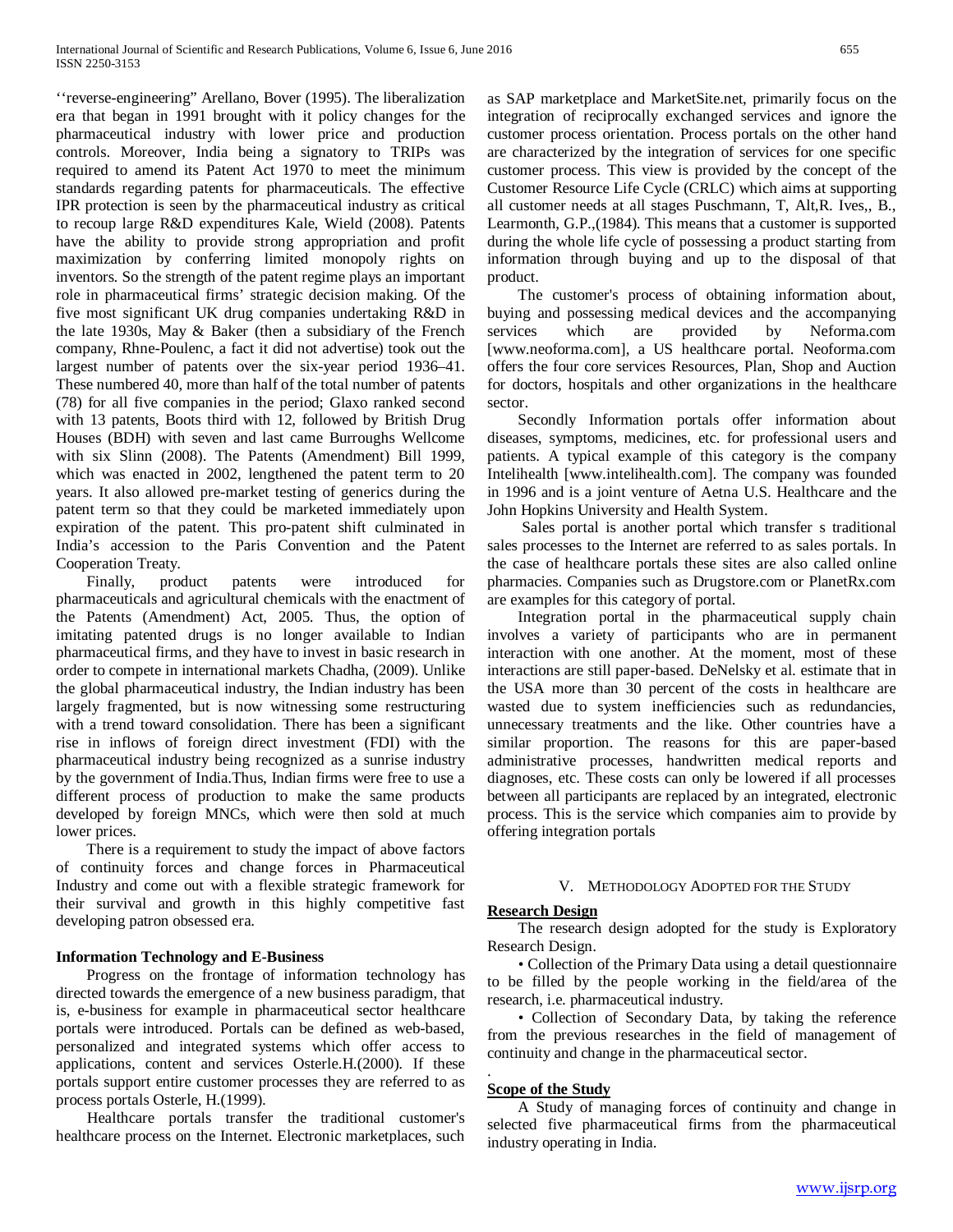## **Indian and MNC Companies in Pharmaceutical Industry Studied**

The five major companies in this study are:

- 1- Abbott
- 2- Glenmark
- 3- Glaxo Smith Kline
- 4- Ranbaxy
- 5- Cipla

#### VI. METHOD OF DATA COLLECTION

 •From Published Secondary Data, Internet Databases and companies websites.

 •Focused discussion and interviews of regional managers, area business managers, sales managers and territory business manager of selected companies in Pharmaceutical Industry in India, using a structured questionnaire.

## **Research Findings from this Study**

 A detailed survey of the above five companies was carried out through study of their continuity and change forces, focused discussions and personal interviews with key personnel. A structured questionnaire was used at each of the above companies to capture their views on various factors which affect the forces of continuity and change as outlined in this paper. Six pharmaceutical personnel from each of the select company were interviewed and questionnaires were filled up as per convenience sampling. Findings of this study have been summarized below:

## **Table 1: Summary of Research Finding (Values are on a scale of 1-5)**

| Pharmaceutical<br>Companies | Average Scores<br>for             | Average<br>Scores for   |
|-----------------------------|-----------------------------------|-------------------------|
|                             | οf<br><b>Forces</b><br>Continuity | of<br>Forces<br>Changes |
| Company 'CO1'               | 4.00                              | 4.00                    |
| Company 'CO2'               | 3.81                              | 3.84                    |

| Company 'C03' | 4.02 | 3.92 |
|---------------|------|------|
| Company 'CO4' | 3.33 | 3.87 |
| Company 'CO5' | 3.83 | 3.67 |

 Average score has been computed for forces of continuity and forces of change by taking an average of all the responses (on a scale of 1 to 5) to 25 research questions for factors affecting forces of continuity and 33 questions for factors affecting forces of change administered to six experts for each of the above pharmaceutical company.

## **Analysis and Suggested Strategies**

 A survey based on focused discussions and interviews of pharmaceutical companies personnel using a structured questionnaire on continuity and change factors. Based on our study of the above organizations it has come out clearly those organizations which focus too much on continuity forces and ignore the forces of change in pharmaceutical sector tend to lose on the flexibility and sometime lead to obsolescence and losing to the competition. On the other hand organizations focusing only on forces of change with little regard for the forces of continuity find themselves in difficult position to sustain the business.

 In pharmaceutical sector each of the above factors has to be kept in view to survive in the competitive era. It is evident that the forces of continuity would affect the business and strategy adopted by the organization.

 On the other hand the forces of Change have a direct impact on the existence of an organization For example, in the pharmaceutical sector the new IPR regime involved a fairly dramatic overhaul of existing institutions, many countries were granted transitional periods to implement the new policy. Each organization studied needs to consider the above forces of change and continuity and to construct the value of pharmaceutical firms in the pharmaceutical sector so that not at any point they are archaic and continue their operations in accordance with change in environment whether it is customer requirement or government legislations.

 Flexible strategic framework for managing forces of Continuity – Change combinations in pharmaceutical firms operating in Indian Pharmaceutical sector

 Continuity and Change Matrix (Figures 1 and 2) clearly delineates the forces of continuity and change of above five organizations. Depending upon the position of an organization on the C-C Matrix, the organization can take steps to shift towards Synthesizers (Flow Stream) (Figure 1), so that the pharmaceutical firms can avail maximum benefits at the point of high change and high continuity.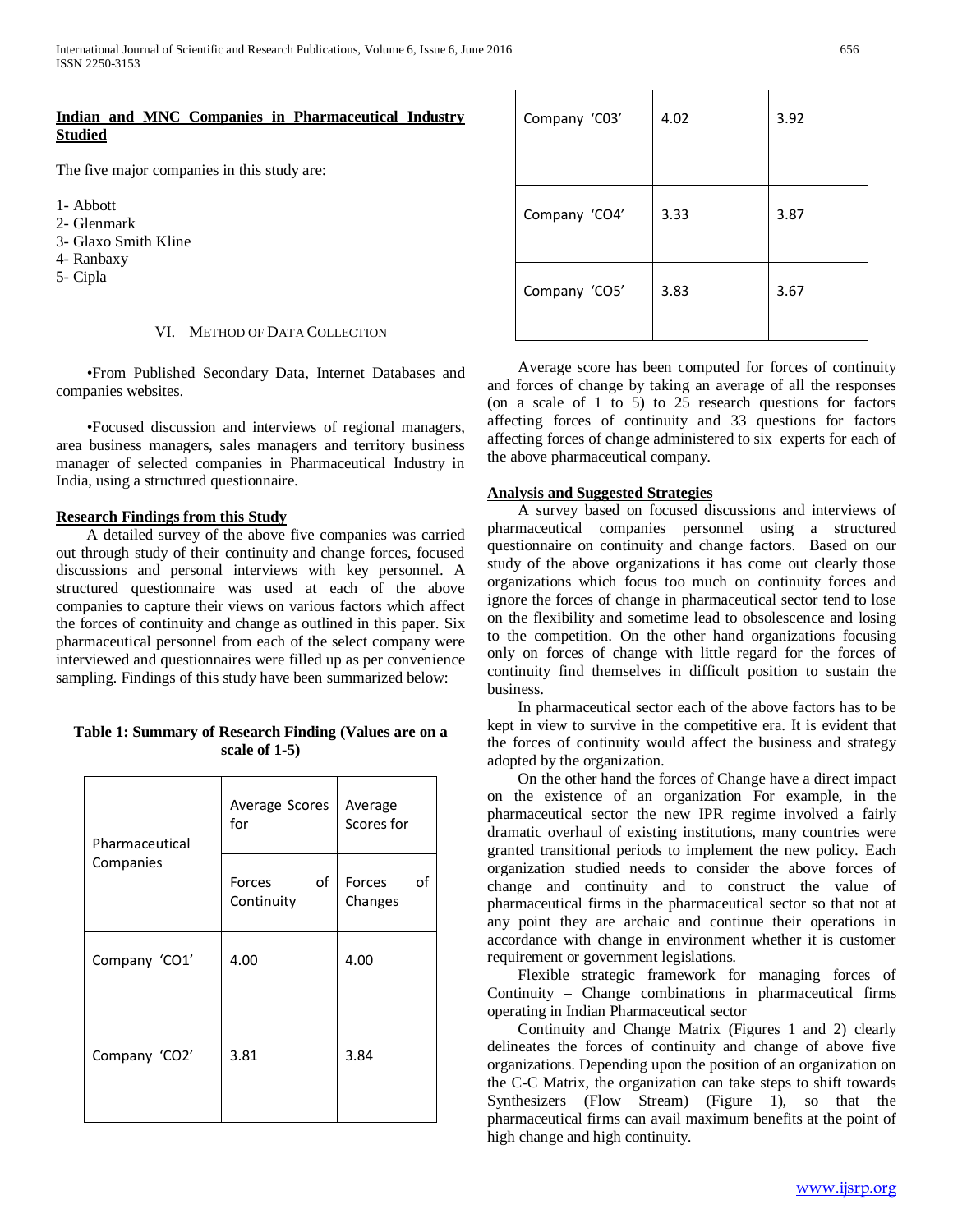

Low

 $(2.5)$ 

High

# **CONTINUITY FORCE**

Figure 1: Flexible Strategic Matrix (Sushil, 2005)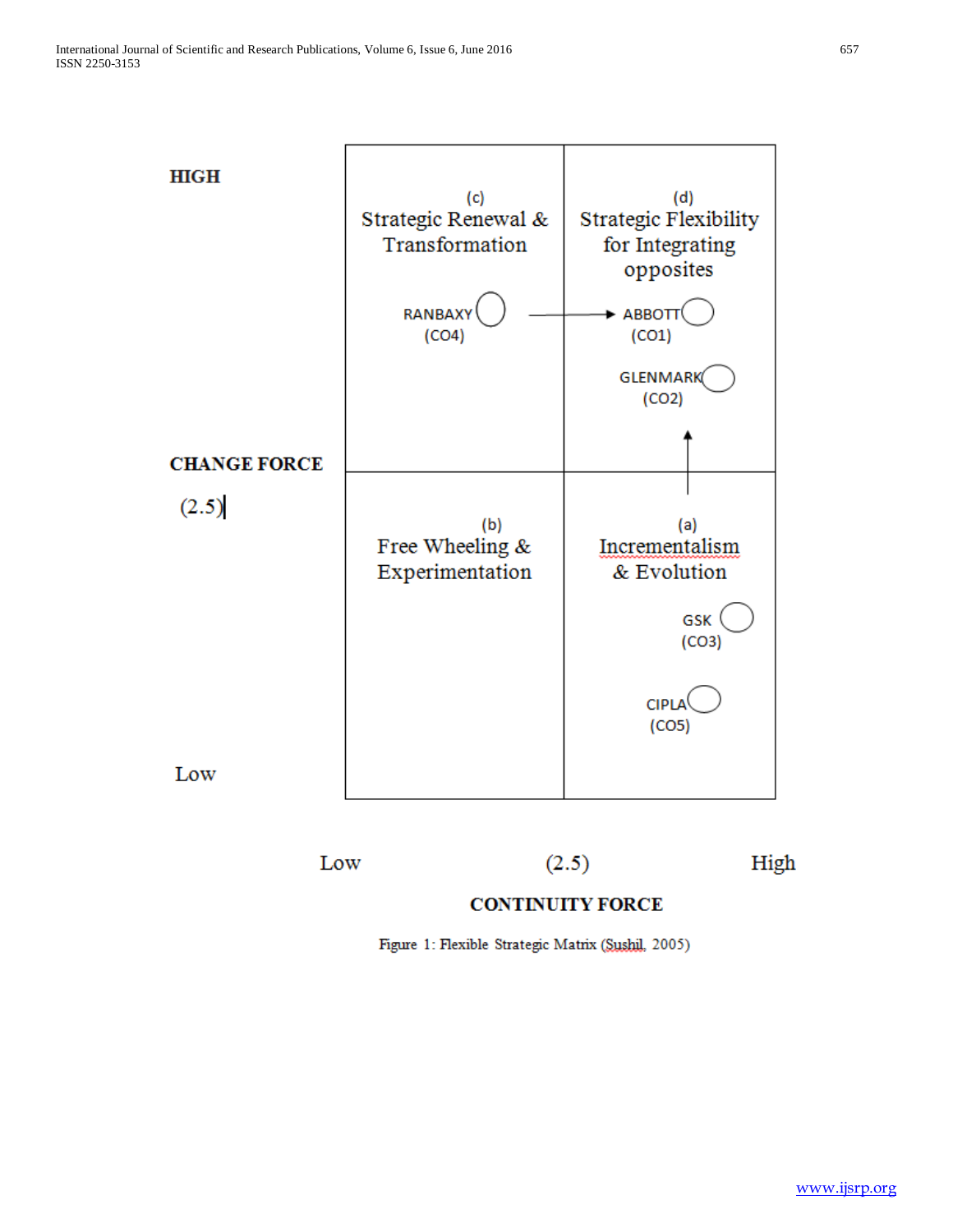

## **CONTINUITY FORCE**

Figure 2: Flexible Strategic Matrix (Sushil, 2005)

 For company 'CO3' and 'CO5' C-C matrix suggests that the forces of continuity are high whereas forces of change are low. Here pharmaceutical companies (CO3 &CO5) needs to focus on changing external environment requirements (customer needs, competition etc) so that the company can be in flow stream strategy. Companies 'CO1' and 'CO2' are high on continuity forces and also high on forces of change; even though it can strengthen its position by focusing uniformly on factors affecting forces of continuity and forces of change. Company 'CO2' needs to get better as compared to company 'CO1' while company 'CO4' is high on forces of change but low on forces of continuity in order to stay alive and grow it needs to focus more on its factors affecting forces of continuity.

## VII. CONCLUSIONS

 The above research has undoubtedly verified that the flexible strategic framework for managing forces of continuity and change in pharmaceutical industry has given explicit strategic direction to each company studied depending upon its average score for each factor on Continuity and Change Matrix developed.

 Aim of any organization existing in the market is to ensure long term growth of the organization through continuity and change. The above paper brings out clearly the path suggested for the above five different organizations to make a significant contribution to the survival and growth. The continuity and change matrix provides a flexible framework for an organization by managing factors affecting forcers of continuity and change, as an integral part of the organizations overall strategy.

## **Limitations and Scope of Further Research**

 The above research was limited to study of five pharmaceutical companies due to the paucity of time. A bigger sample could have enriched the logic depicted in the model .The above study can be extended to study of various other companies operating in the pharmaceutical sector which could also give a more comprehensive application of the above flexible strategic framework proposed in this paper.

## **REFERENCES**

[1] Barnett WP, Greve HR, Park DY. (1994). An evolutionary model of organizational performance. Strategic Management Journal, Winter Special Issue 15: 11–28.